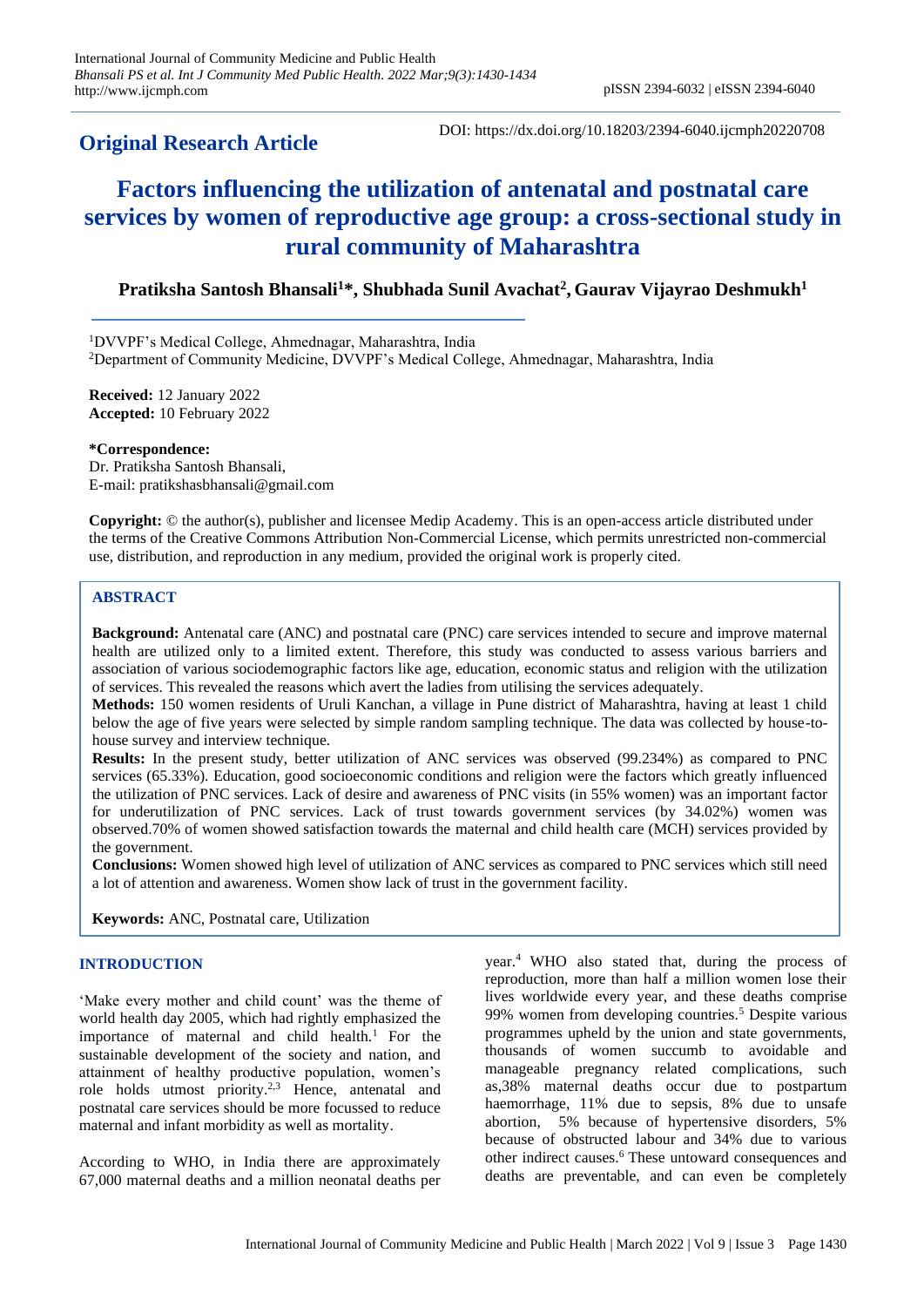avoided, if women during and after pregnancy gain proper access to all health related facilities.

All the ANC and PNC Services are provided free of cost in the rural areas through the (primary health centre) PHCs/community health centres, etc., still the utilization rate by rural women is not up to the mark. Various obstacles like lack of awareness among rural women regarding healthy and safe pregnancy and equally safe postnatal period, sociocultural practices and infrastructure of health centres affect the utilization of services.

To improve the utilization of ANC and PNC services, need of the hour is assessment of barriers. There are few studies to assess the barriers, however, many of them are based on the statistics collected from the health care centres.7,8 Present study is a ground level communitybased study, where we have tried to obtain the reasons for lacunae between need and utilization of services directly from home-to-home survey. This study intends to identify the magnitude of coverage of ANC and PNC services and the various sociodemographic as well as other factors responsible for underutilization. It aims to bridge target of implementation and actual ground utilization of the ANC and PNC services and understand reason for deficit.

#### **METHODS**

#### *Study design*

A community based, observational study was carried out to estimate the factors influencing the utilization of ANC and PNC services by women.

#### *Study setting*

The study was carried out in the community of the village Uruli Kanchan, in Pune district of Maharashtra.

#### *Study participants*

List of under five children was obtained from the PHC of village of Uruli Kanchan. There were 5445 under five children. Out of 5445 children, mothers of 150 under five children, who were residents of the village were selected.

#### *Sample size and sampling technique*

The 150 women residents of Uruli Kanchan village having at least 1 child below the age of five years were selected by simple random sampling technique (lottery method).

#### *Inclusion criteria*

Married women having at least one child below the age of five years. Women who were permanent resident of the village. Women who were willing to participate in the study were included in the study.

#### *Data collection*

House-to-house survey was done in a community of selected study setting and necessary information was collected from the from the study participants (mothers of children under five years of age) with the help of a predesigned questionnaire.

Open ended and closed ended questions were used to assess socio-demographic factors and cultural factors which influenced utilization of services. Availability, accessibility and quality of health services were also assessed.

#### *Statistical analysis*

The data was properly tabulated, compiled and analysed using appropriate statistical methods like chi-square test and Z-test.

#### **RESULTS**

From Figures (1-4), it is evident that majority participants belonged to the age group of 21-25 (43.99%). More than half of the participants were literate (71.26%). The middle class comprised the major portion of the participants (38.62%). The socioeconomic categorization was done based on modified B.G. Prasad socioeconomic classification. Hindus comprised the major portion among the population of the respondents. (57.27%).



#### **Figure 1: Age-wise distribution of study participants.**



**Figure 2: Distribution of study participants according to education.**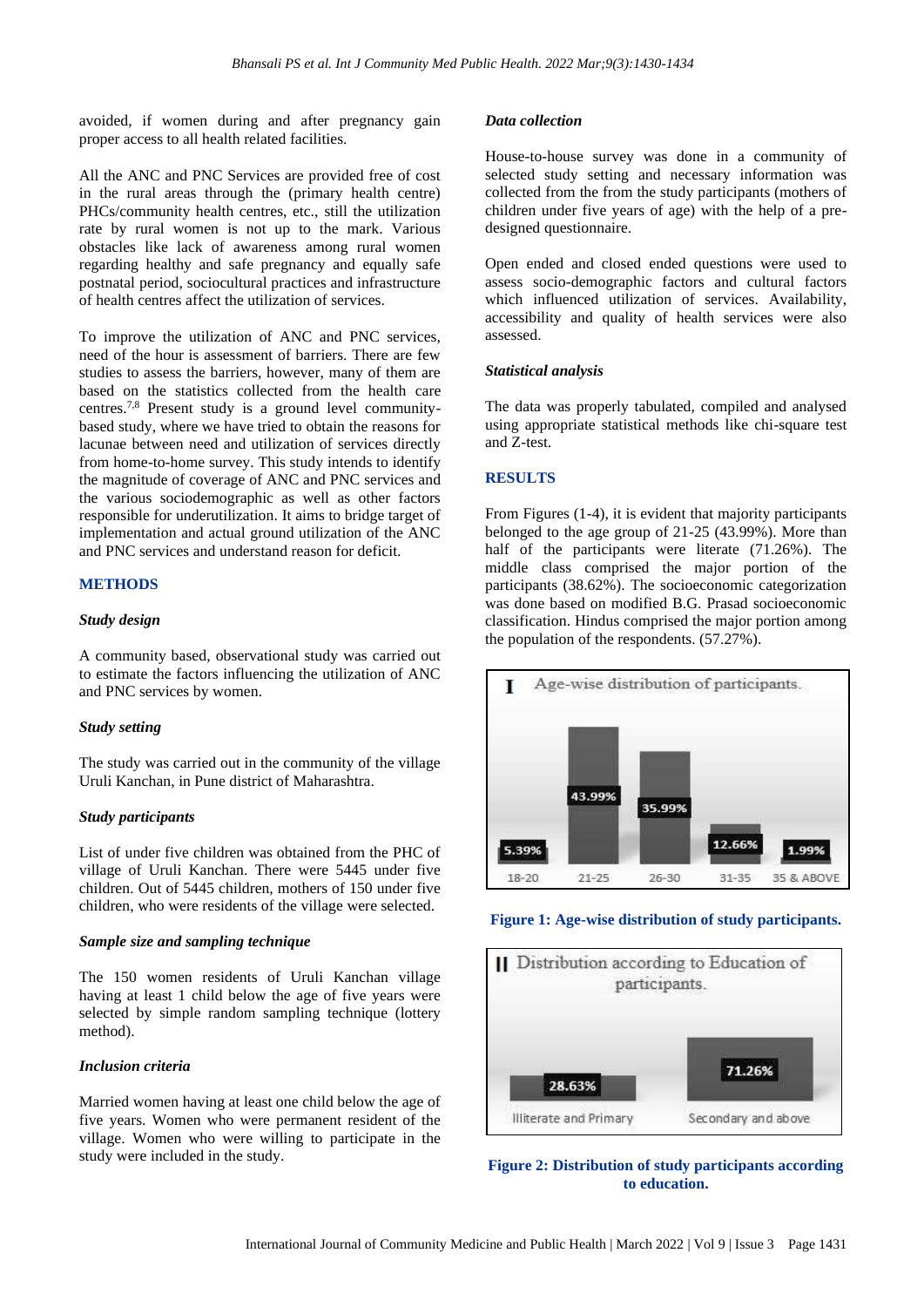

**Figure 3: Distribution of study participants according to socioeconomic status.**



#### **Figure 4: Religion-wise distribution of study participants.**



**Figure 5: Frequency of ANC visits.**



**Figure 6: Frequency of PNC visits.**

The Figures (5 and 6) depict that utilization of ANC services was satisfactory as 99.234% women visited ANC services >3 times. But the utilization of PNC services was only 34.66%.

The  $z=13.395$ , i.e.,  $>2$ . This proves that utilization of ANC services was significantly more as compared to PNC services.

In the present study, we observed that utilization of ANC services is almost up to the mark (99.234%). Age, education, economic status and religion did not influence the utilization of ANC services.

From Table 1 it can be understood that age does not affect the utilization of PNC services. Women with secondary and above education, attended PNC services more than 3 times (59.81%) as compared to less educated and illiterate women (20.93%). Women belonging to higher socioeconomic classes showed adequate utilization of PNC services (78%), as compared to women with low economic classes (22%). The study participants stated multiple reasons for inadequate utilization of PNC services. Lack of desire and awareness about PNC visits was an important factor observed in about 55% ladies.

Utilization of private services (64.13%) was seen to be greater than government services (34.02%). The women stated multiple reasons because of which they did not approach government facilities for ANC and PNC care. The reasons found were lack of emergency support system, lack of adequate facilities and cleanliness. Lack of trust was the major reason (stated by 60% ladies) which averted women from the utilization of government services.

Irrespective of the above factors, 70% of people showed satisfaction towards government services.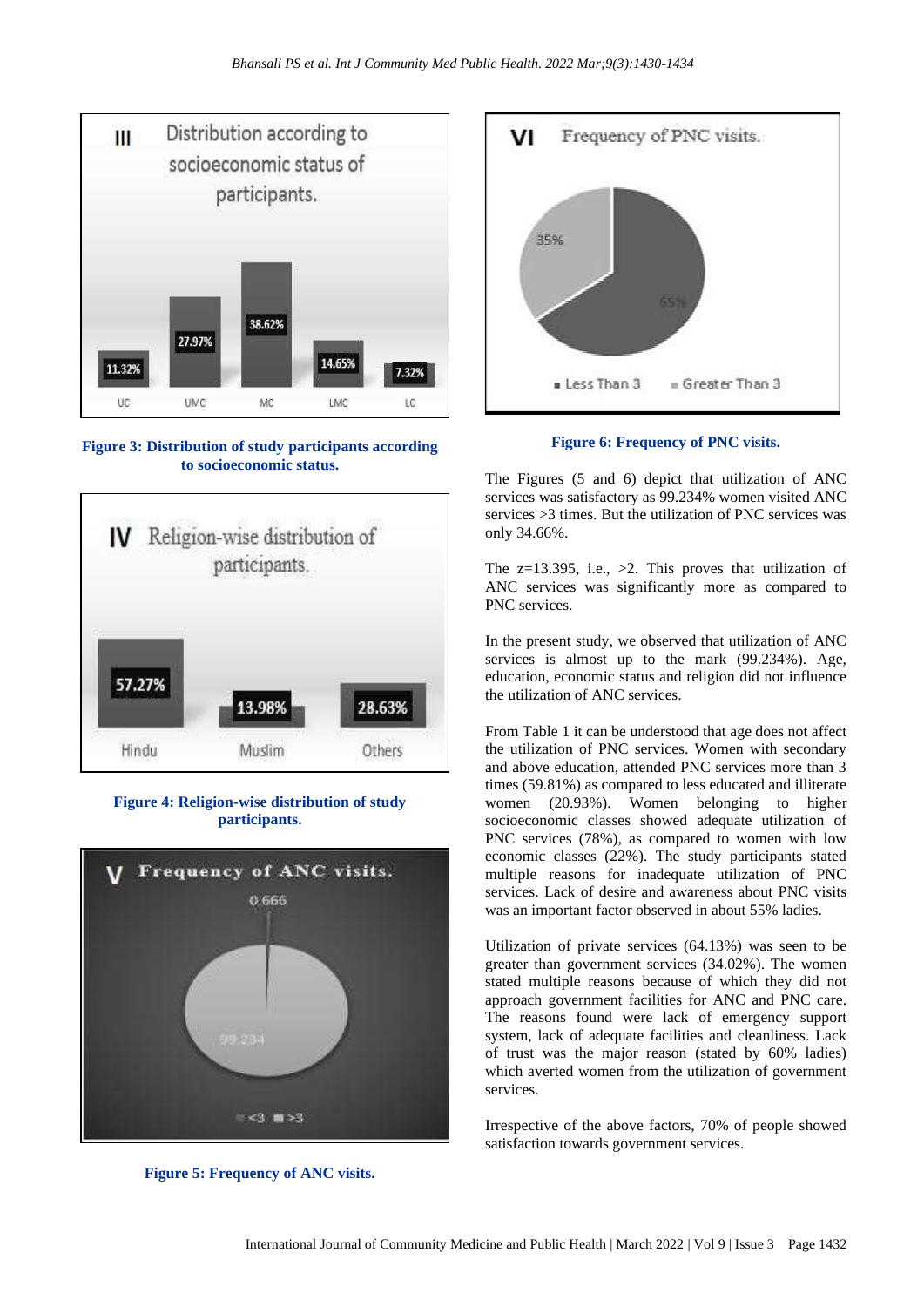| <b>Factors</b>         | <3(%)        | $>3$ (%)   | Total $(\% )$ | <b>Significance</b>                                             |
|------------------------|--------------|------------|---------------|-----------------------------------------------------------------|
| Age (Years)            |              |            |               |                                                                 |
| 18-20                  | 5(62.5)      | 3(37.5)    | 8 (5.3328)    | $X^2=1.366$ , df=4. p>0.05.<br>No significant association       |
| $21 - 25$              | 48 (72.72)   | 18 (27.27) | 66 (43.9956)  |                                                                 |
| $26 - 30$              | 32 (59.25)   | 22 (40.74) | 54 (35.9964)  |                                                                 |
| $31 - 35$              | 12 (63.1578) | 7(36.841)  | 19 (12.6654)  |                                                                 |
| 36 and above           | 1(33.33)     | 2(66.666)  | 3(1.9998)     |                                                                 |
| Total                  | 98 (65.33)   | 52 (34.66) | 150 (100)     |                                                                 |
| <b>Education</b>       |              |            |               |                                                                 |
| Illiterate and primary | 34 (79.06)   | 9(20.93)   | 43 (28.66)    | $X^2=5$ , df=1, p<0.05.                                         |
| Secondary and above    | 64 (59.81)   | 43 (40.18) | 107(71.33)    | Significant association                                         |
| Total                  | 98 (65.33)   | 52 (34.66) | 150 (100)     |                                                                 |
| <b>Economic status</b> |              |            |               |                                                                 |
| <b>UC</b>              | 7(41.17)     | 10(58.82)  | 17 (11.322)   |                                                                 |
| <b>UMC</b>             | 20(47.61)    | 22 (52.38) | 42 (27.972)   | $X^2=17.59$ , df=4 p<0.05.<br>Highly significant<br>association |
| <b>MC</b>              | 48 (82.75)   | 10(17.24)  | 58 (38.628)   |                                                                 |
| <b>LMC</b>             | 14(63.63)    | 8 (36.36)  | 22 (14.652)   |                                                                 |
| LC                     | 9(81.81)     | 2(18.18)   | 11(7.326)     |                                                                 |
| Total                  | 98 (65.33)   | 52 (34.66) | 150 (100)     |                                                                 |
| <b>Religion</b>        |              |            |               |                                                                 |
| Hindu                  | 52 (60.46)   | 34 (39.53) | 86 (57.276)   | $X^2=9.38$ df=2 p<0.05.                                         |
| Muslim                 | 19 (90.47)   | 2(9.52)    | 21 (13.986)   | Highly significant<br>association                               |
| Others                 | 27 (48.83)   | 16(37.20)  | 43            |                                                                 |
| Total                  | 98 (65.33)   | 52 (34.66) | 150 (100)     |                                                                 |

**Table 1: Association between utilization of PNC services and sociodemographic factors.**

#### **DISCUSSION**

Antenatal and postnatal care practices are greatly influenced by the education, economic status, religious background, social background and other sociodemographic factors. In this study too, there was significant association found between the education, economic status and religion of the study participants and antenatal and postnatal care service utilization. Similar findings were observed in studies carried out by Mahapatro in which she highlighted the association of women's autonomy with the utilization of MCH services, in which too, it was found that the proportion of utilization of MCH services was found to be higher among educated women and women belonging to higher economic group.<sup>2</sup>

In the present study, it was found that, almost all ladies (99.234%) regularly visited ANC services more than three times and adequately followed the ANC advise, viz. Tetanus immunization, IFA tablets, etc. These results show resemblance with the DLHS-3 in which Kerala had almost universal coverage in the use of maternal health services, including ANC (99.8%) and usage of skilled attendance at delivery (99.4%).<sup>9</sup> The states of Tamil Nadu and Andhra Pradesh also viewed same results.

The ANC services were significantly utilized (99.234%) as compared to the PNC services (34.66%). Studies conducted by Neeta et al, in Ballari, Karnataka and

Paudel M et al in Nepal also showed unacceptably low utilization of PNC services.10,11

The 55% ladies showed lack of desire to visit PNC related services. Studies conducted by Abebo et al in Southern Ethiopia also showed direct association between awareness and desire regarding PNC services and its utilization.<sup>12</sup>

Women with higher education and belonging to upper classes preferred to use the private facilities for ANC and PNC care, unlike the illiterate women and women belonging to low socioeconomic classes. The reason was lack of trust for government facilities. These findings however contrast the results obtained by a study carried out in Bhubaneshwar by Roy et al which revealed high level of utilization and satisfaction from government run health systems.<sup>5</sup>

#### **CONCLUSIONS**

In the present study, utilization of ANC services was satisfactory, adequate utilization of PNC services was only 65%. Education, socioeconomic status however and religion were the factors which greatly influenced the utilization of PNC services. Lack of desire and awareness about importance of PNC visits in 55% women) was an important factor for underutilization of PNC services. Lack of trust was the major reason which caused underutilization of government services which was (34.02%) as compared to the private services (64.13%).